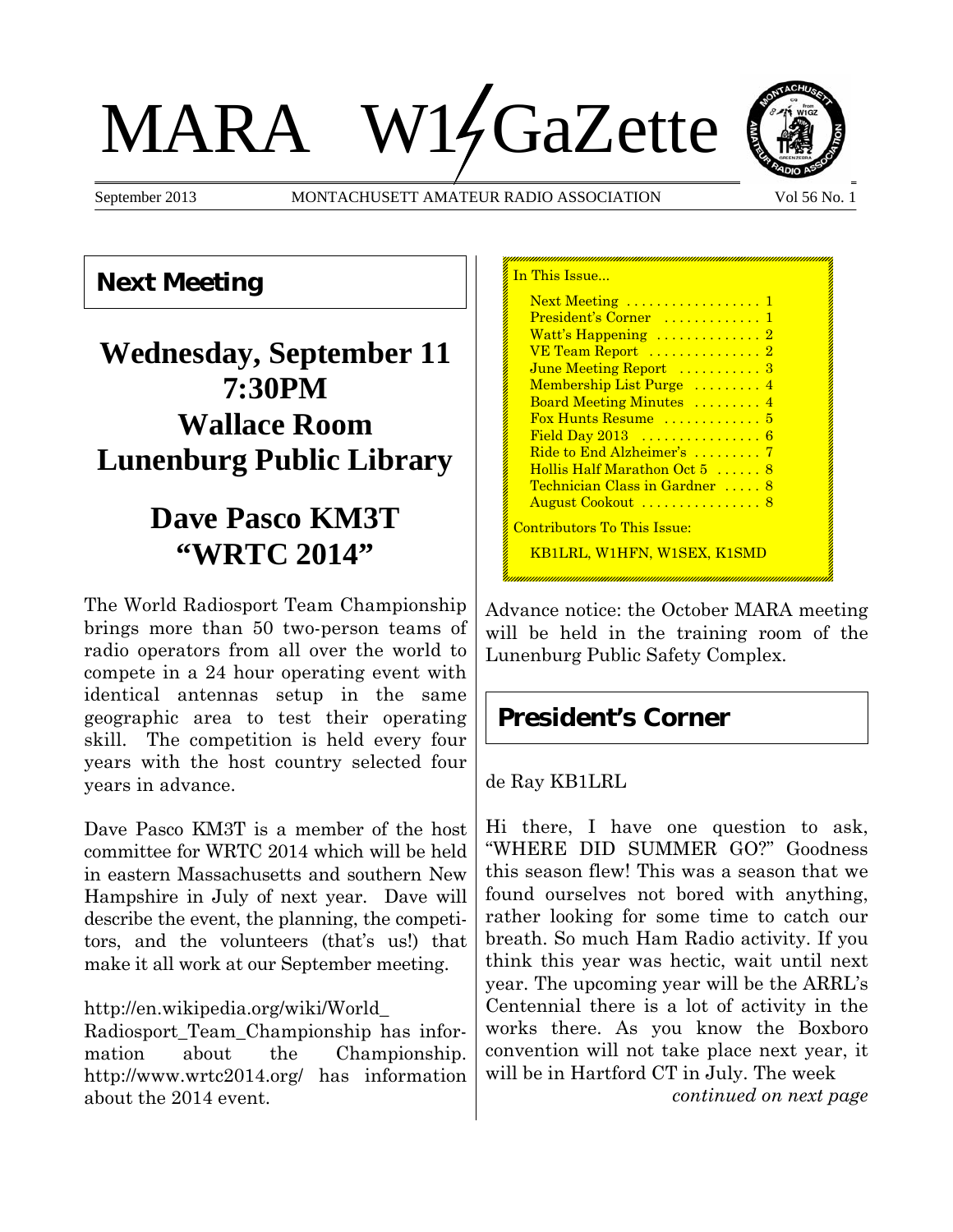## **Watt's Happening**

## **Sundays, 0800 local 5330.5** (ch 1) USB

Western Mass Emergency 60M Net Alternate frequencies are 5346.5 (ch 2), 5366.5 (ch 3), 5371.5 (ch 4), and 5403.5 (ch 5).

## **Sundays, 0830 local 3937**

Western Mass Emergency Net. Alternate frequency is 3942 in case of QRN, QRM, or frequency in-use. Also a good idea to scan up and down 10kHz if you cannot find the net.

**Sundays, 0900 local 145.45-** Montachusett Emergency Net

**Mondays, 2000 local 147.525 simplex** Worcester Emergency Simplex Net

**Tuesdays, 1930 local 145.37-** Templeton Emergency Net

**Wednesdays, 1900 local 145.37-** Gardner/Templeton Emergency Net

**Wednesdays, 2100 local 28.341** Harvard Repeater Club 10 meter sideband net "Activity Night"

**Nightly, 2100 local 146.97-** Central Mass Traffic Net

**First Monday, 1900 local 3943, 7245** RACES Net

**Sunday, September 15; Cambridge MA** Flea at MIT; 3rd Sunday April - October

**Saturday, September 28; Brookline NH** NE Antique Radio Club

**11-12 October, Deerfield NH** NEARfest XIV

Additional ham fest and flea market information can be found on the W1GSL New England Area Ham - Electronic Flea Market list at http://web.mit.edu/w1gsl/Public/ne-fleas

# **President's Corner**

## *continued from page one*

before that is the big event, meaning WRTC 2014. This year's test went off pretty smoothly and the leadership committee was very pleased with the result. Next year we showcase our talents and hospitality to ham representatives from around the world. This will be the time to shine as ambassadors to the hobby.

Other activities we had were Field Day, a cookout, a Memory Ride, VE sessions, some station setups. Everything proved to be successful in achieving its goals. It is kind of nice the meetings are starting up again and hopefully we will have another fine assortment of speaker to keep us informed and learning more about our fine hobby. Please come to them and bring along a newbie, or a wanna-be. Hope to see a packed house on September 11.

73 and Thanks, Ray

## **VE Team**

The MARA Volunteer Examiner Team conducted exam sessions in June, July, and August. A total of thirteen candidates were served with 9 new Technician licenses, 3 General, and 1 Extra class license earned.

Thanks to the following examiners for serving in one or more of these sessions: Tom K1JHC, Gary K1YTS, Ralph KD1SM, Paul KD1YH, Justin KJ1H, John KK1X, Charlie KT1I, Don N1HVA, and Chatmon WA1FIA.

The next session is scheduled for Wednesday, September 25 at the Lunenburg Public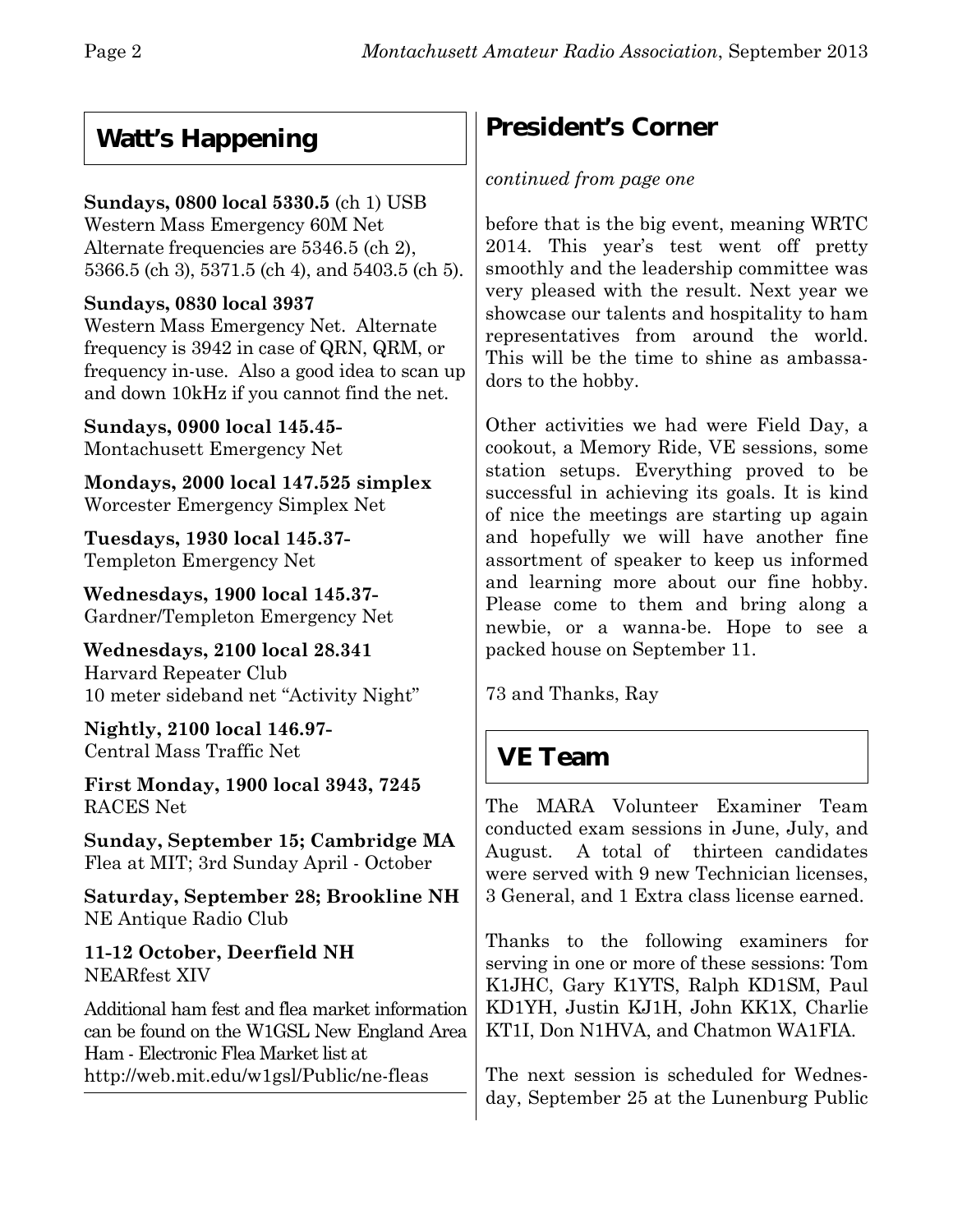## TheMARA W1/GaZette

is published by the Montachusett Amateur Radio Association just prior to the monthly meeting. The newsletter is distributed free to members and friends of Amateur Radio.

Contents copyright © 2013, MARA. Permission to use in other Amateur Radio publications with credit to MARA is hereby granted.

The deadline for materials to appear in the W1/GaZette is noon on the Sunday before the first Wednesday of the month.

#### **NEWSLETTER STAFF:**

| Editors:   | Ralph Swick KD1SM                  |
|------------|------------------------------------|
|            | <u>978-582-7351 kd1sm@arrl.net</u> |
| Webmaster: | Paul Upham KD1YH                   |

#### **MEMBERSHIP INFORMATION:**

| Club Secretary:       | <b>Barry Fox W1HFN</b>                              |                      |
|-----------------------|-----------------------------------------------------|----------------------|
| <b>Annual Dues:</b>   | Regular<br>Family<br><b>Fixed income</b>            | \$25<br>\$30<br>\$15 |
| Meetings:             | 2nd Wednesday, 7:30pm<br>September to June          |                      |
| Mailing address: MARA | PO Box 95<br>Leominster, MA 01453                   |                      |
| Web site:             | $\frac{http://www.w1gz.org/}{http://www.w1gz.org/}$ |                      |

#### **OFFICERS:**

| Ray Lajoie, KB1LRL<br>rplajoie@comcast.net  | <b>President</b> |
|---------------------------------------------|------------------|
| Tom Antil, AB1GF<br>thantil@comcast.net     | Vice President   |
| Barry Fox, W1HFN<br>foxbw@comcast.net       | <b>Secretary</b> |
| Gordon LaPoint, N1MGO<br>n1mgo@arrl.net     | <b>Treasurer</b> |
| Charlie Cayen, KT1I<br>kt1j@arrl.net        | Trustee          |
| MARA owns and operates the W1GZ repeater on |                  |

145.45 (CTCSS 74.4) in Fitchburg.

Safety Complex.The VE Team is happy to hold a session on the fourth Wednesday of the month as long as at least one candidate has pre-registered.

Anyone interested in taking an Amateur Radio License exam is welcome but preregistration should be done by calling or emailing Paul KD1YH.

Full information about the exam sessions, including instructions for preregistering is found on the ARRL Exam Session locator at http://www.arrl.org/

find-an-amateur-radio-license-exam-session

## **June Meeting Report**

Minutes of the Montachusett Amateur Radio Association Meeting

12 June 2013

The meeting was called to order at 7:30PM. Those in attendance were: Tom AB1GF, Gordon N1MGO, Ray KB1LRL, Paul KD1YH, Al KB1TNN, Tom K1JHC, Gary K1YTS, Steve KB1YUP, Bruce KB1YRS, Tim W0TJP, Barry W1HFN, Chris KB1ZKL, Giulio KB1TKD, Norm W1BYH, Jim AD1L, and Bob KB1JZU.

Introductions were made with name and call sign. The secretary made a motion to have the previous month's meeting minutes be accepted as printed in the newsletter. Seconded and passed. Treasurer's report, ending balance of \$1760.10 plus \$477.50 in the repeater fund. Motion to accept, seconded and passed.

Field Day discussion: Ray and Gary plan to get to the mountain top early to set up. Ray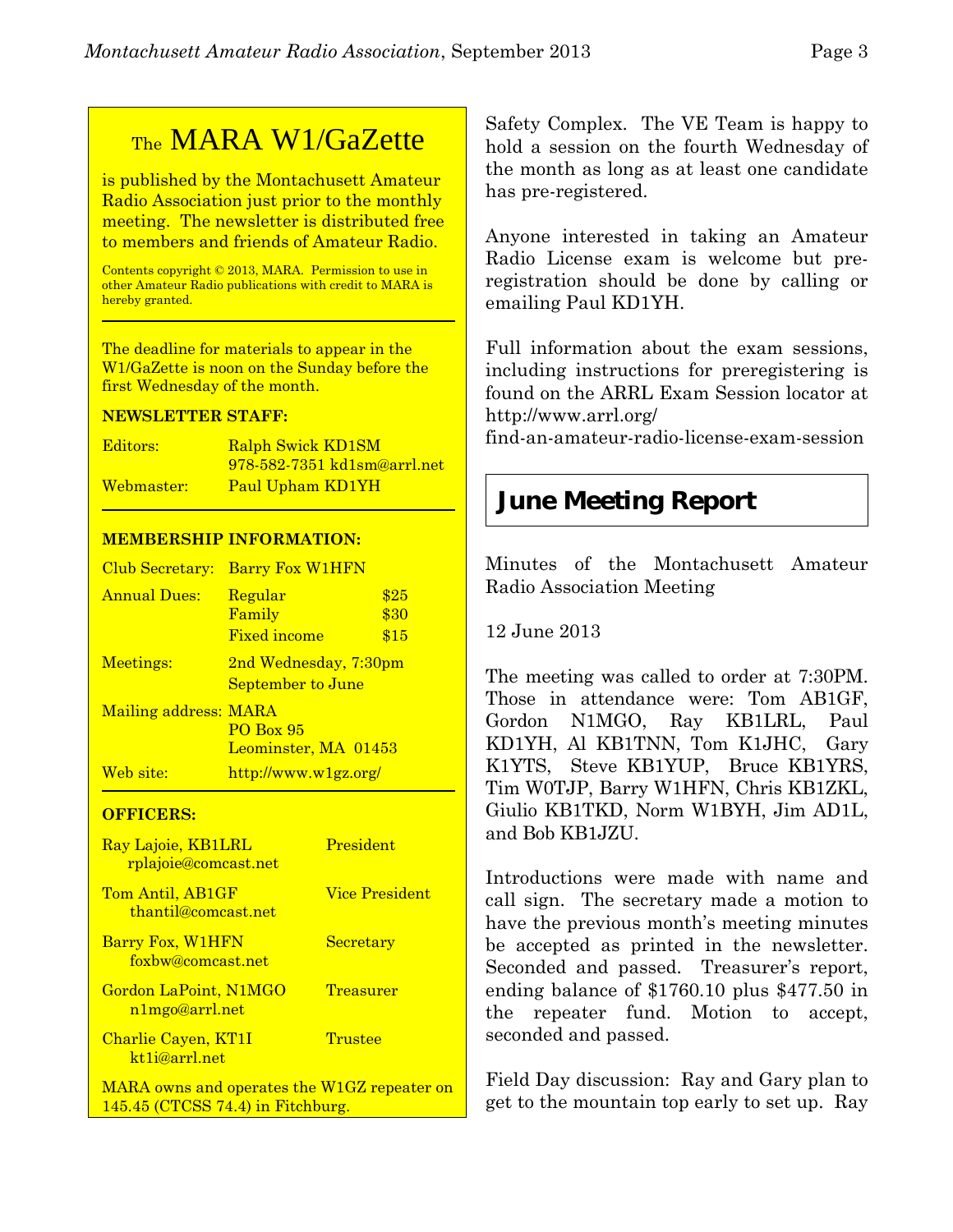asked for a show of hands for operators, approximately 8 responded. Paul KD1YH volunteered to be chef de-cuisine, as usual. There was a bit of discussion as to where our operating site would be as the whole top of the mountain has been restructured. A trip to the top before FD was suggested to get the lay of the land. The question was raised could non-hams be invited to visit, yes of course.

Tom AB1GF offered several 6 and 2 Meter antennas to the club, no interest was expressed.

Election for club officers was held. The secretary moved that one vote be cast to re-elect the current slate, was seconded and carried.

There was a ten minute break for goodies and socializing. Thanks to Bruce KB1YRS and Steve KB1YUP for providing the snacks.

As there was no guest speaker, Ray drew names from a hat and asked the winners to give a short talk on any radio related subject. First up was Bruce KB1YRS who gave a talk on trying to learn the code and asked for suggestions from the group. Second was Gary K1YTS who opted to try some Q&As from the Extra Class manual. Third up, Al KB1TNN, who followed Gary's lead. Fourth was Norm W1BYH who did his own informal Q&A from the group.

There will be no more meetings until September.

A motion to adjourn was made and seconded at 8:50PM.

Respectfully Submitted, Barry W1HFN, Secretary

# **Membership List Purge**

This is to once again remind members past and present that on Sept 10 we will be removing members who have not paid their dues from the list.

You will not have access to the reflector and newsletters will not be sent. We will always welcome you to the meetings and you may participate in activities.

We need to trim the non active members in order to save on postage and help us manage the active members better.

If you wish to stay on with us please stop by the meeting or mail your dues to MARA, PO. Box 95 Leominster, MA 01453. Remember, people who receive their new Tech license at our VE sessions get the first year membership free and all dues are due in June of each year.

Thank you. Ray KB1LRL

## **Minutes of the Board of Directors Meeting**

Montachusett Amateur Radio Association

6th August 2013

The meeting was called to order by Ray KB1LRL, at 7:08PM

The necessity to move the W1GZ repeater was discussed. Gary K1YTS has been in contact with the responsible party at the hospital about the move. We can hopefully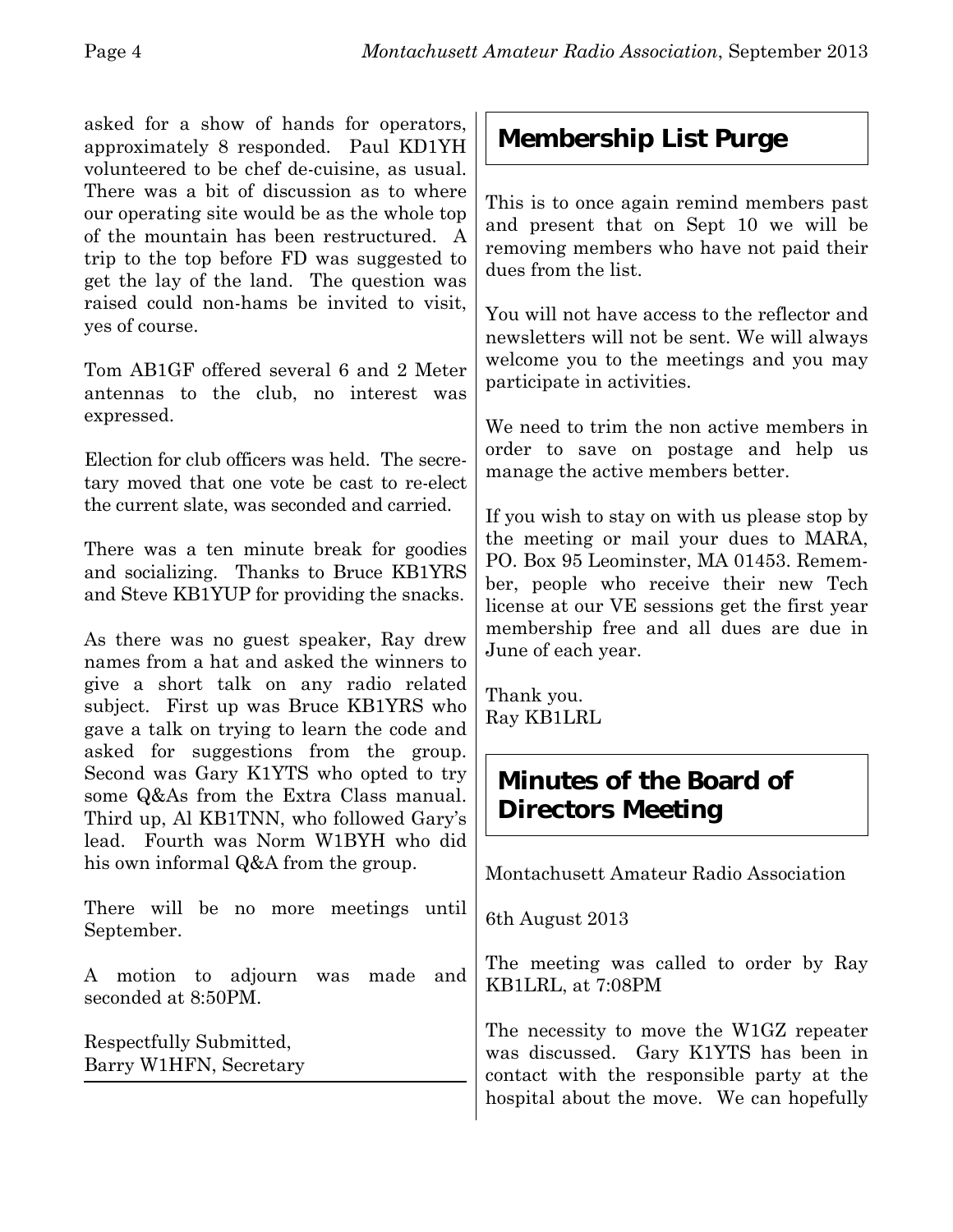move everything across the rooftops to the new location. The new location also has emergency power. Tom AB1GF will contact Gary in order to get the ball rolling. It would be convenient to have an internet connection there as well for IRLP.

The 220 repeater was also discussed. Paul KD1YH, who has been working on it, states the RX works fine but the TX does not seem to be able to stay on frequency. Possible causes include defective crystal or corroded pins on same.

Dues will be due in September, notices will be sent to those in arrears. We have a new member Steve KC1AHU who will get a year's free membership to MARA.

An FYI will be sent to all MARA members and other users, reminding them of the necessity of allowing time for the various links to connect during nets and any other time the links are in use.

A contribution to the Lunenburg Library was discussed. It was put forth that the ARRL ham library collection might be appropriate. To be discussed with the library staff.

The 2013 MARA Christmas party will be held at Gordon and Pauline's QTH, as last year. The date is 8th December at 1:00PM, with a Yankee Swap; a \$10.00 to \$15.00 price range is suggested for the gifts.

The yearly picnic will be held at the QTH of Paul N1QDX on 11th August. All are welcome; participants are invited to bring a side dish / desert.

We have created a list of potential speakers for the upcoming year. They include, but are not limited to:

N1MGO - use of band scopes WB1EWS – broadcast engineering K1DG – WRTC progress N1AEW – amateur satellite operation KD1LE – lightning protection and the ever-popular Q&A session.

Due to conflicts with the library meeting room, the October and January meetings will be held (provisionally) at the Lunenburg Safety Building. Ralph KD1SM to finalize details.

The next Board of Directors meeting will be held 5th November at 7:00PM at N1MGO's QTH.

Meeting adjourned at 8:15PM

Respectfully Submitted, Barry W1HFN, Secretary

## **Fox Hunts Resume**

Due to numerous (actually around 3) requests, I deployed the fox on Sat 24 Aug in the Cowdry Recreation area off Rte 2A in Lunenburg. It transmits on 146.565 for 20 seconds every 3 minutes. There is a sign-in log in a plastic baggie to record your skill and tenacity.

The batteries should last over a weekend and maybe into the next, who knows

73, Barry W1HFN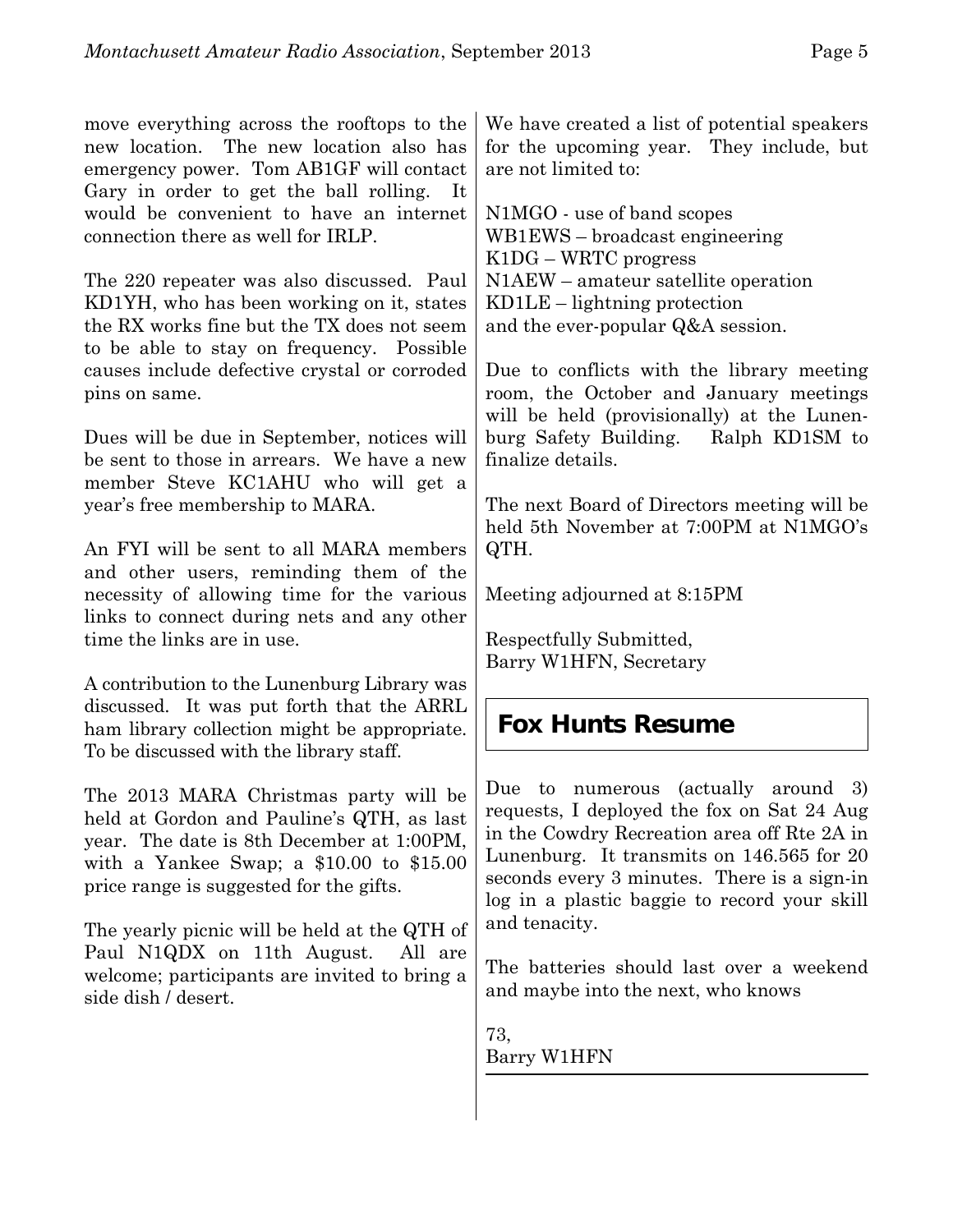# **Field Day 2013**

## photos courtesy Barry W1HFN



The signals, however, were not at all crappy. (And no, it's not the TARDIS)





above: Tom AB1GF

left: Walt K1CMF

right: Bill NZ1D



above: Paul KD1YH and Jim AD1L

below: Paul N1QDX, Ray KB1LRL, Tom K1JHC, and Charlie KT1I



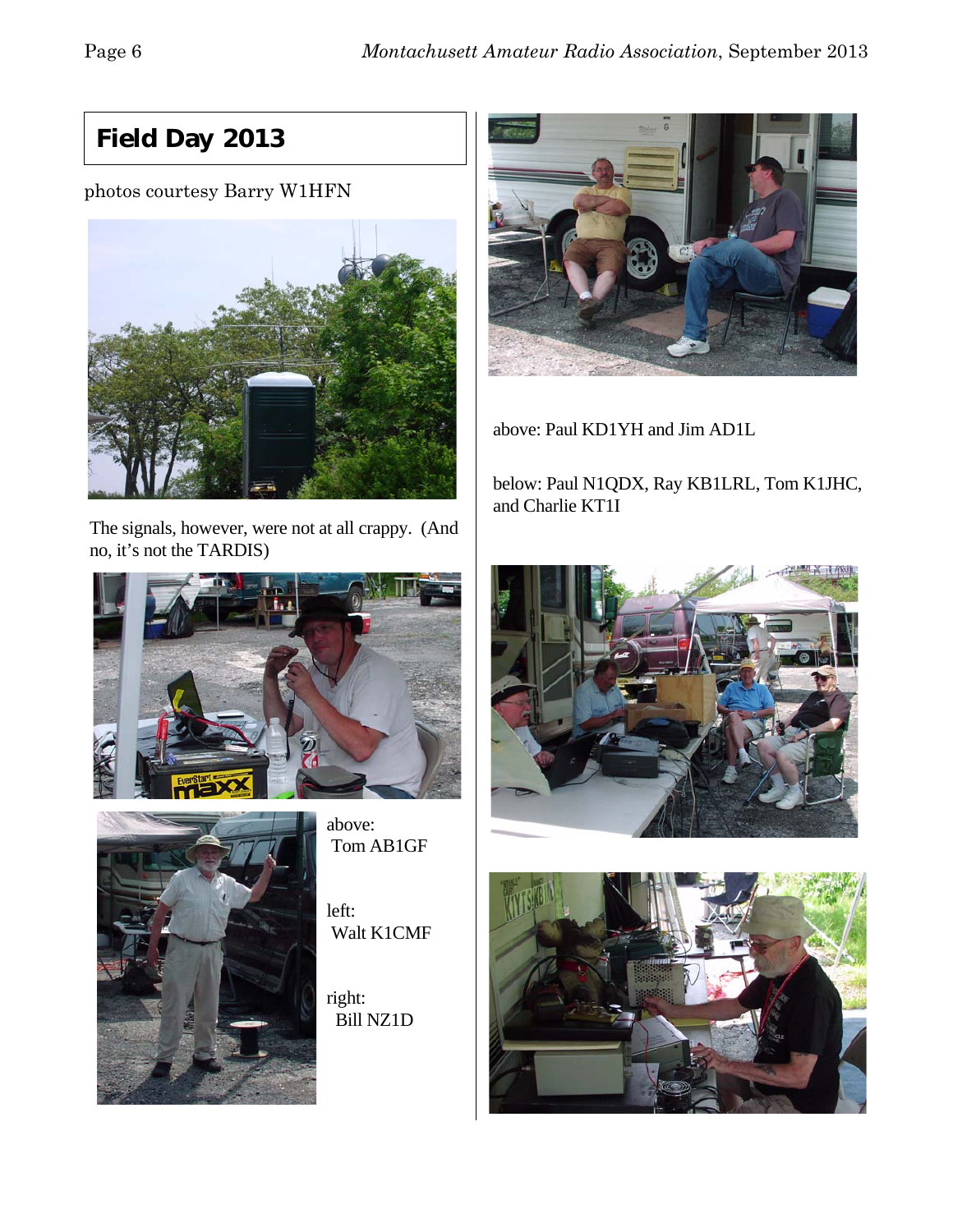## **Ride to End Alzheimer's**

## de Ralph KD1SM

Nineteen Amateur Radio Operators including eight NVARC members provided radio support for the 2013 Ride to End Alzheimers on Saturday July 13. The operators did communication for event logistics, and the health and safety of the bicycle riders who participated in the event.

This is the fifth year that the local Amateur Radio community has provided an Amateur Radio support team. Many of the operators have participated in the event every year. The 2013 volunteers were MARA members Tom AB1GF, Rick AB1PM, Gary K1YTS, Ray KB1LRL, Ken KB1UVP, Ralph KD1SM, and Charlie KT1I, NVARC members Bob AB1CV, Stan KD1LE, Dan KW2T and his sons, Jim N8VIM, Larry W1ESR, and Brett AB1RL, Carsten KB1KTP, Chris KB1WKI, Jeff KB3EQH, and Tim W0TJP. Two Amateur Radio operators were also part of the motorcycle support team: Justin KJ1H and Joseph N1QDZ.

The Ride to End Alzheimer's consists of four groups of bicyclists riding distances of 30, 62, or 100 miles plus a 2-mile "family ride". All riders start and finish at Museum Field in Devens. The 100 mile course goes south through Harvard, Littleton, Bolton, Lancaster, Clinton, West Boylston, around the south end of Wachusett Reservoir, then north through Sterling, Lancaster, Shirley, Groton, Townsend, Pepperell, Hollis NH, then back to Devens through Groton, Pepperell, and Ayer. The 62 and 30 mile courses follow portions of the 100 mile course.

The Amateur Radio support team provides fixed communication at the 6 aid stations (pit stops) along the courses and ride-along operators for the Support and Gear drivers who report rider status and provide assistance to riders who encounter problems along the course.

Event Coordinator Angela Floro from the Massachusetts/New Hampshire chapter of the Alzheimer's Association extends her deep appreciation to all of the volunteers for making this year's event a success.

Thanks to Central Massachusetts Amateur Radio Association, Paul Andrews WB1EWS, Dave Peabody N1MNX, and Bernie Peabody N1IMO for the use of their repeaters for this event.

The Ride to End Alzheimer's was previously known as the Memory Ride. The participating bicyclists raise sponsorships for their participation. The Noonan family, whose story was featured in a PBS series "The Forgetting", founded the Memory Ride. Over the 15 years the Ride has raised over \$3 millon to fund Alzheimer's disease research.

Further information about the ride itself can be found on http://www.alzmass.org/ride/

Details of the Amateur Radio operation are posted on http://n1nc.org/Events/2013/Alz/

The organizer of the Moto Support crew posted her experiences at http://www.thegrotonline.com/2013/07/16/ kate-motor-murphy-organizes-rider-support -for-ride-to-end-alzheimers/

*A photo of Pit Stop 5 appears on page 8***.**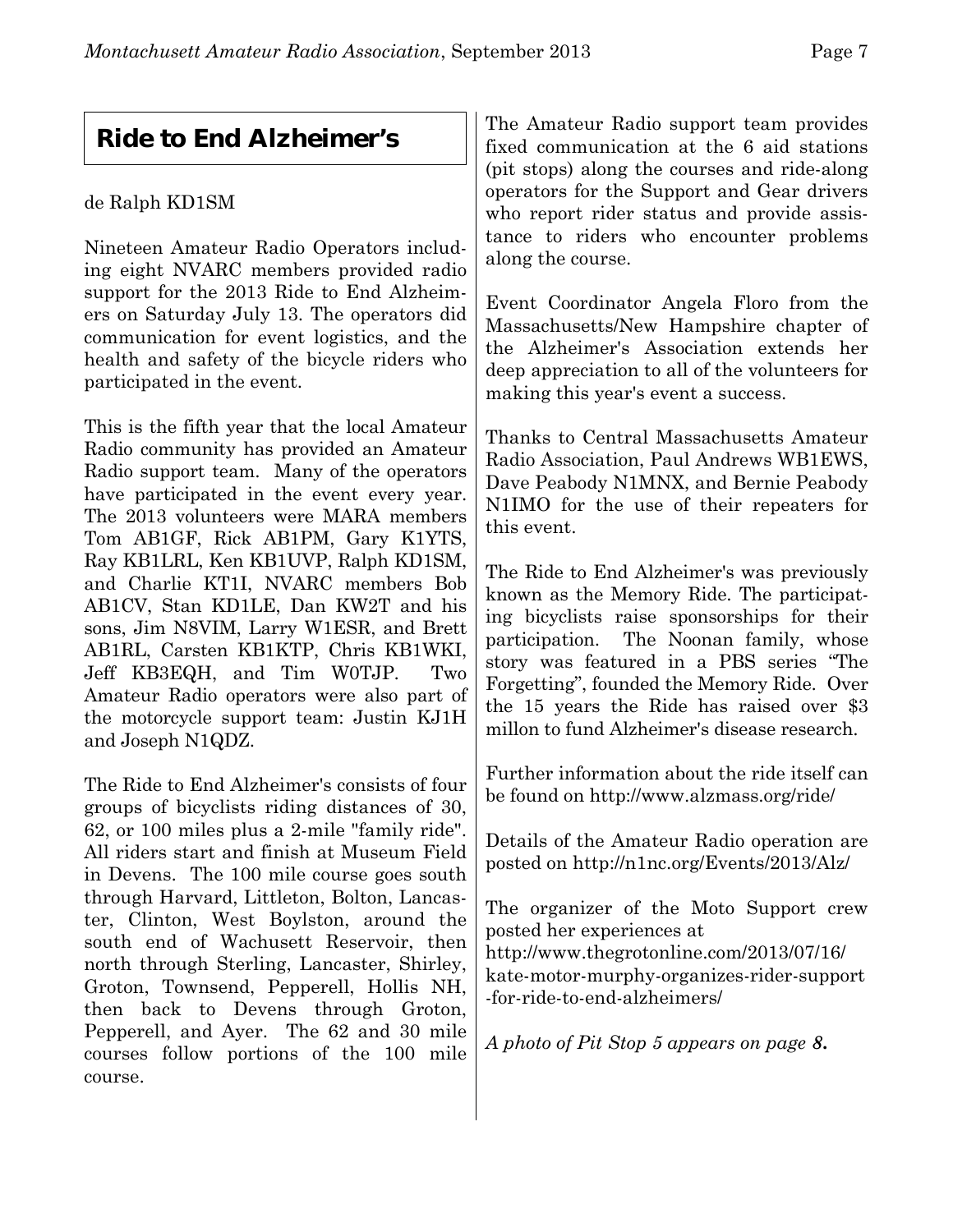

above: Pit Stop 5 on the Ride to End Alzheimer's at Alpine Grove, Hollis NH.

photo courtesy Jim N8VIM

## **Hollis Half Marathon - Oct 5**

Amateur Radio is providing communication support for the final Hollis Half Marathon on Saturday, October 5.

Steve K1SMD is looking for additional volunteers. Please contact Steve by email at k1smd@arrl.net.

## **Technician Class Offered in Gardner Starts September 7**

Starting September 7th we are having a new ham radio Technician Class license course. Classes will be held weekly through November 16 at the Gardner EOC in the South Gardner Fire Station #1 at 61 East Broadway, Gardner.

Contact Paul W1SEX via email at w1sex@arrl.net to register.

## **August Cookout**

The annual MARA cookout was hosted by Paul N1QDX and MaryAnn Doherty at their home on Hickory Hills Lake in Lunenburg.



above: Ray KB1LRL, Ray's daugher and her friend, Charlie KT1I, Al KB1TNN, Gary K1YTS, Nancy KB1KEF, Peg, Doris

below: Pauline KB1JXJ presents a birthday cake to Charlie KT1I

photos courtesy Barry W1HFN

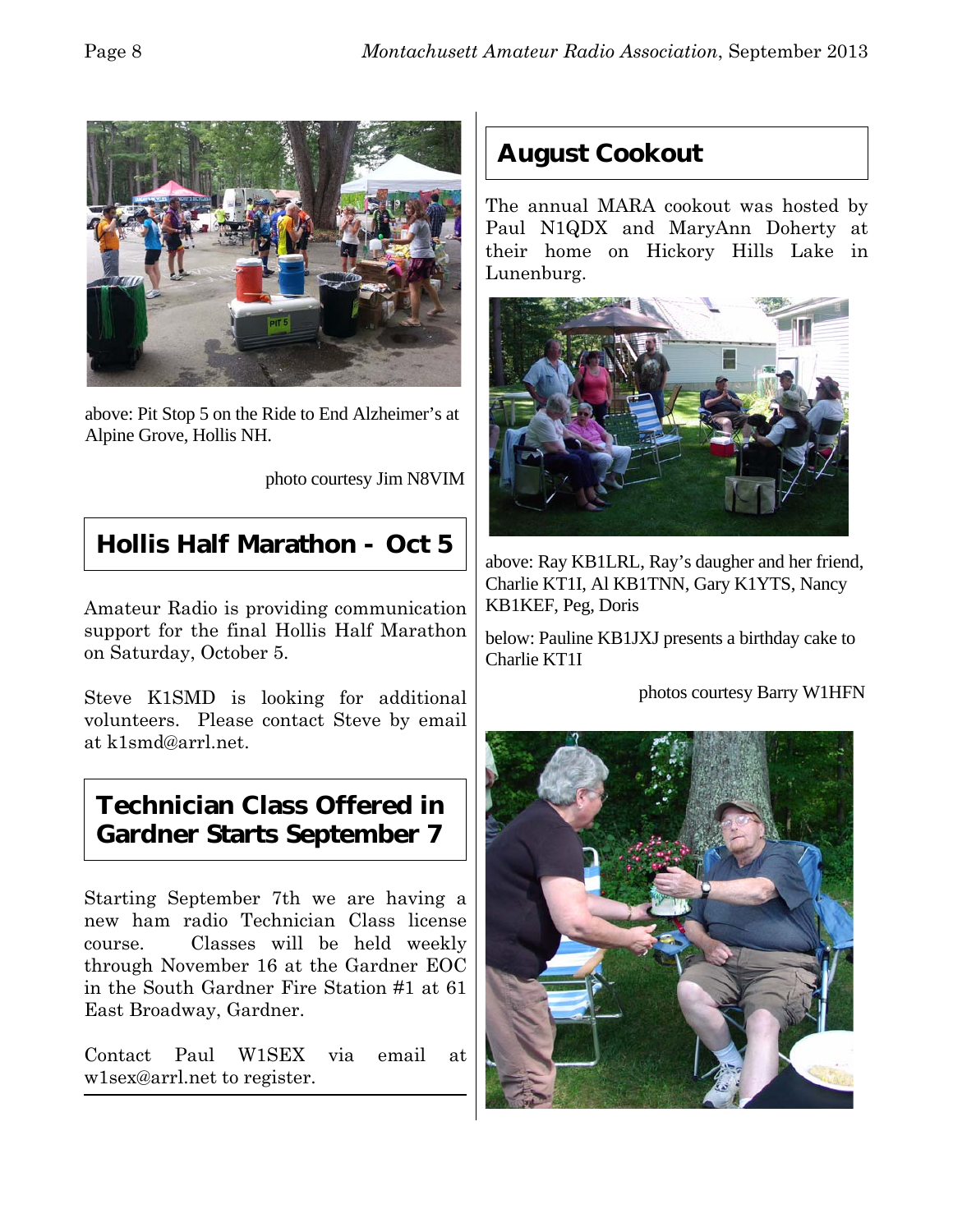

above: Gary K1YTS and Ray KB1LRL enjoy some time on the lake.

below: Tour Guide Captain Paul N1QDX explains some of the finer landmarks on Hickory Hills Lake.

photos courtesy Barry W1HFN



above: Chef and Grillmaster Paul N1QDX

below: Nancy KB1KEF and Ken KB1UVP with four-legged operator.

KD1SM photos